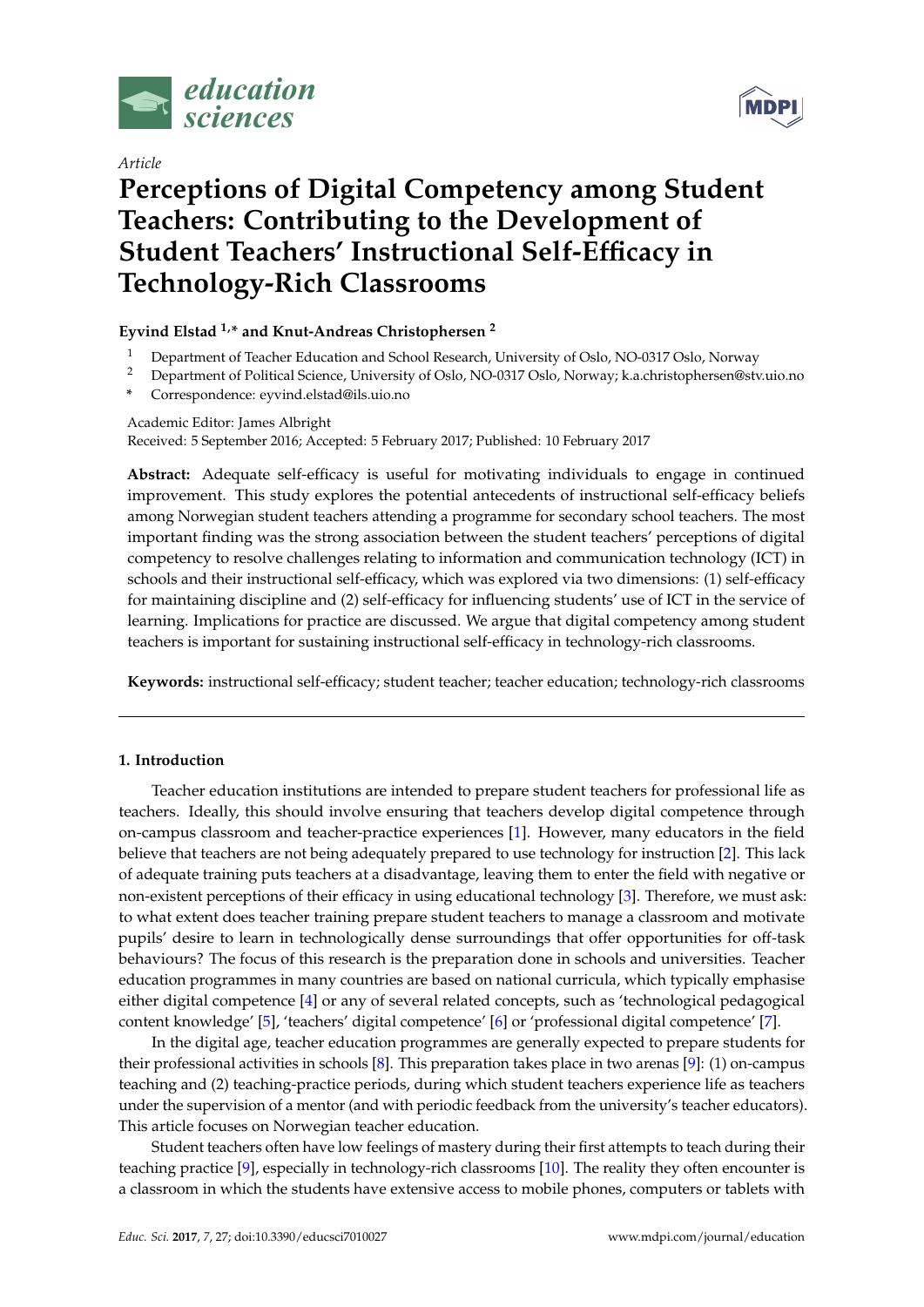Internet connections. Non-academic use of personal computers (PCs) in these classrooms is common, as students frequently keep several windows open and can easily switch among them [\[11\]](#page-12-7). In a survey, 56.6% of students at an upper secondary school reported that their teachers did not know what they were doing with their computers [\[3\]](#page-11-2), and many students are experienced at quickly switching to an academic window when a teacher is near [\[12\]](#page-12-8). Research also shows that student teachers often feel inadequately prepared to effectively use technology in their classrooms [\[10,](#page-12-6)[13\]](#page-12-9). However, to be effective, student teachers must be capable of tackling technological situations as they arise and persuading students to work conscientiously with curriculum materials when using digital aids [\[14\]](#page-12-10).

One prior study of teacher instructional self-efficacy shows a curvilinear progression [\[15\]](#page-12-11): the sense of mastery increases with experience (though, remarkably, may decrease again after many years of teaching). The same pattern is observed in studies of teachers' 'value added' contributions to student performance [\[16\]](#page-12-12): though the number of years of teaching experience is positively associated with performance, teachers' value added contributions plateau after several years of experience before dropping slightly. In other words, instructional self-efficacy and value added contributions increase during a teacher's first years, and teachers are demonstrably more effective in their second year than in their first [\[17\]](#page-12-13). Many student teachers, however, never complete the teacher education programme [\[18\]](#page-12-14), and many candidates leave the teaching profession during their first few years of work. To some extent, these trends are statistically associated with the student teachers' degrees of experienced self-efficacy [\[19\]](#page-12-15).

Student teachers with low self-efficacy may lack the initiative or motivation needed to improve or may leave the field altogether. Thus, we can infer that mastery and self-efficacy are useful for motivating individuals toward continued improvement. It is, therefore, worth studying the factors associated with variations in instructional self-efficacy in technology-rich environments. We examine two dimensions of instructional self-efficacy: (1) self-efficacy for influencing student use of information and communication technology (ICT) in the service of learning and (2) self-efficacy for maintaining discipline in a heavily technological classroom. Skaalvik and Skaalvik [\[20\]](#page-12-16) claimed that teachers encounter challenges in both dimensions of instructional self-efficacy. Therefore, this study explores the potential antecedents of student teachers' self-efficacy beliefs along both dimensions at a programme for secondary school teachers at a Norwegian university.

## **2. The Context**

In most national systems, teacher education is a rather complex programme comprising both a degree in an academic subject (e.g., mathematics, chemistry, physics, history, political science) and pedagogic education, which more directly prepares the student for professional life in a school context [\[21\]](#page-12-17). To be accepted into a teacher programme at a Norwegian university, a student teacher needs to have completed adequate preliminary education (i.e., a master's degree in an academic/school-relevant subject and one year of studying in another academic or school-relevant subject). The combination of an adequate academic education and practical–pedagogical training forms the qualification for teaching years 8 to 13 in Norwegian schools. This practical–pedagogical training combines campus teaching and practical training in a school.

This study focuses on student teachers of lecturer programmes (i.e., programmes for teaching years 8 to 13) at a Norwegian university. The courses in pedagogy and subject-based didactics include a minimum of 60 days of teaching practice. This teaching practice is mentored, assessed and varied and can be carried out either individually or in groups. The time spent on individual or peer teaching is typically at least eight teaching hours per week. Ideally, the student teachers provide instruction on subjects they are qualified to teach. It is normal for two to four Norwegian student teachers to practice as student teachers in at least two schools (generally covering different levels within the school system, such as lower and upper secondary) during intense practice periods [\[22\]](#page-12-18). For full-time students, the practical–pedagogic training consists of two half-year terms (one year in total), and the legally required teaching practices are divided such that half fall into each term. During the final term, students have a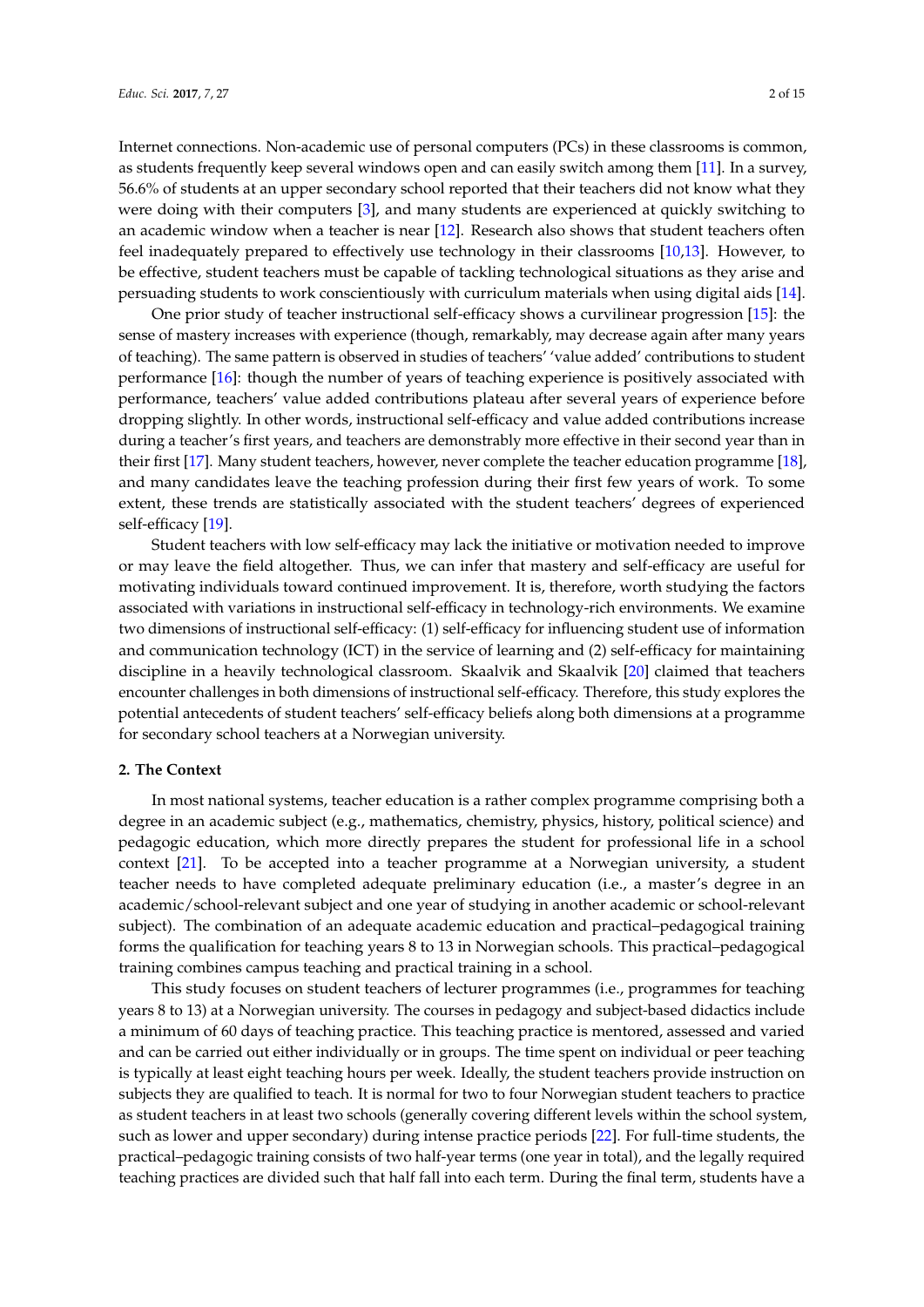longer teaching practice, which is assessed by means of a final practical examination (an assessment graded as pass/fail). The individual teaching institution, in collaboration with the field of practice, sets routines for quality assurance and practice assessment.

Teaching practice is carried out in accredited schools. Most student teachers in the Norwegian teacher education programme complete their field experiences in technology-rich secondary schools. Upper secondary students in Norway usually have access to digital resources during their lessons, and access to computer technology is also increasing among lower secondary schools. Schools accredited for teaching practice collaborate formally with the teacher education institution through their governing bodies (which, in Norway, is a local authority or county council). The teacher education institution maintains close contact with the practice school. Practice mentors are expected to have experience and qualifications in the academic (research and teaching) field and in practice mentor training; however, in reality, this prerequisite is sometimes dropped. Practice mentors are employed by both the practice schools (mentors) and the university teacher-training institutions (teacher educators).

It is a recognised problem that the theoretical language of teacher training is only sometimes used in practice schools [\[23\]](#page-12-19). This phenomenon constrasts sharply with the practical training of medical students in hospitals, where students' academic language is also the professional language [\[24\]](#page-12-20). One way of addressing this problem is to offer mentor training to mentors in practice schools [\[25\]](#page-12-21). Currently, only some of the mentors who guide student teachers in their teaching practice possess such training. Since there is such a great need for newly trained teachers in Norway [\[26\]](#page-12-22), authorities encourage relatively large groups of students to take teacher education programmes. As a result, Norwegian university teacher training institutions struggle to find adequate numbers of practice places for their student teachers, and practice places must often be found in schools that lie a considerable distance from campus. In the practice schools, it is also often a challenge to persuade teachers to mentor student teachers. Some teachers feel negatively about accepting such mentoring roles because the act of mentoring can disturb students' learning processes during examination terms, and disruptions in instruction caused by the less skilled efforts of a student teacher may weaken students' learning processes.

## *2.1. Theoretical Framework*

Bandura [\[27\]](#page-12-23) introduced the concept of self-efficacy beliefs as a self-assessment of a person's capabilities to attain a desired level of performance in a given endeavour. Bandura assumed that belief in one's abilities was a powerful driving mechanism influencing motivation to act, the effort put forth in the endeavour and the persistence of coping mechanisms in the face of setbacks. Several scholars have applied this theoretical framework to student teachers' practice [\[28\]](#page-13-0).

Scholars inspired by Bandura have proposed several possible influences on student teachers' self-efficacy beliefs, including mastery and vicarious experiences [\[28\]](#page-13-0). Mastery experiences, which may have powerful impacts, stem from student teachers' actual teaching experiences with students [\[29\]](#page-13-1). Self-efficacy beliefs reflect student teachers' perceptions of their teaching achievement; if these beliefs are positive, future performances are more likely to be proficient.

Campus-based instruction during the student teacher programmes should form a foundation on which the student teacher can develop a mastery of technology use in teaching situations [\[30\]](#page-13-2). For instance, a clear goal of teacher education is to impart to student teachers 'advanced digital skills and the ability to make use of relevant digital tools and resources in the service of teaching in all subjects and to be able to assess and make use of developments in technology and media and guide children in their everyday use of digital tools' [\[1\]](#page-11-0). The foundation on which to build such skills is campus teaching in a teacher-training programme.

Current teacher-training programmes, however, have received extensive criticism, which has suggested that 'the development of professional digital skills is consistently weakly implemented in teacher training' [\[1\]](#page-11-0). Some people have cast doubts on whether those teaching such courses have the skills to develop campus-based instruction in subject didactics and pedagogy in a manner that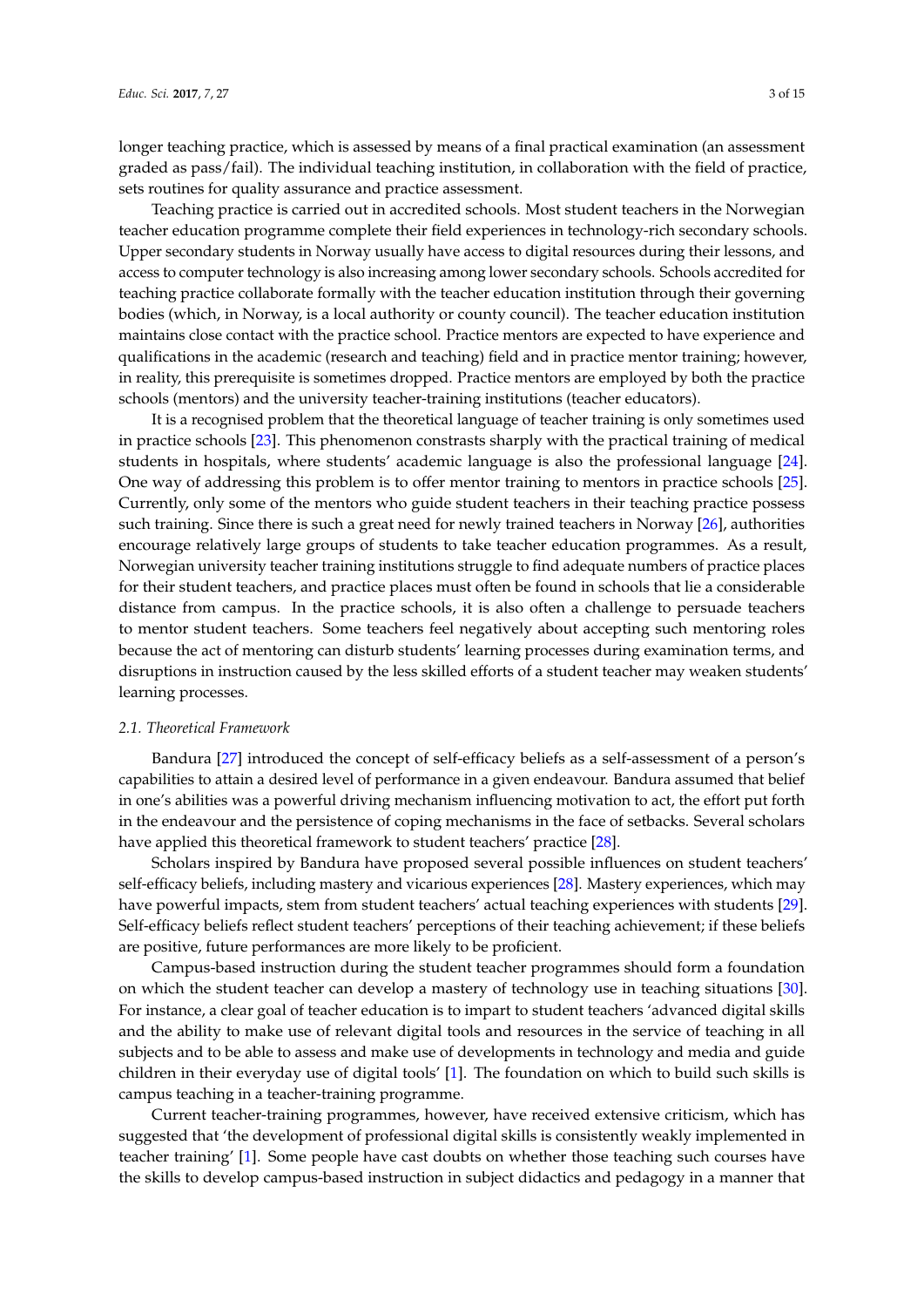will promote professional digital skills among student teachers [\[31\]](#page-13-3). Criticism of teacher-training institutions has also been severe, and authorities have pointed to a lack of relevance for professional practice [\[1\]](#page-11-0). One empirical question is, 'to what extent does the teacher-training institution provide student teachers with a basis on which to develop professional digital skills that they can use to master teaching in a technology-rich classroom?' Nevertheless, we suggest that student teachers' experience and knowledge of digital teaching aids are related to their self-efficacy.

A student teacher's goal for taught lessons is for the students to follow the curriculum and work in a committed manner to achieve set tasks [\[9\]](#page-12-5). However, students may prefer to work in a more autonomous manner. Students in the Norwegian educational context are comfortable articulating their own needs for self-expression and feel a need to follow their goals [\[32\]](#page-13-4), which may sometimes conflict with the student teacher's goals for teaching. This conflict can make teaching sessions demanding, particularly as student teachers tend to have a sense and understanding of the limitations of their positions in teaching situations. We therefore investigate the connections between perceptions of the inadequacy of the teacher role and two dimensions of teacher self-efficacy: maintaining order and discipline and fostering student engagement. The following shows the derived hypotheses.

**Hypothesis 1.** *Vicarious experiences (abbreviated ea) are positively related to instructional self-efficacy (sem).*

**Hypothesis 2.** *Positive attitudes (dcbb) are positively associated with instructional self-efficacy (sem).*

**Hypothesis 3.** *Student teachers' perceptions of digital competency (cse) are positively related to their instructional self-efficacy (sem).*

**Hypothesis 4.** *Student teachers' vicarious experiences (ea) are positively related to their perceptions of digital competency (secm).*

**Hypothesis 5.** *Perceived teaching constraints are negatively related to student teachers' instructional self-efficacy (sem).*

Below we explain the deduction of hypotheses. Vicarious experiences are those in which a target activity is modelled by other persons, such as mentors or teacher educators [\[33\]](#page-13-5). The impact of the modelled achievement on a student teacher's self-efficacy beliefs depends on the degree to which the student teacher identifies with the model [\[34\]](#page-13-6). When a model with whom the student teacher closely identifies performs well, the self-efficacy of the student teacher is enhanced. In the information and communication technology (ICT) context, student teachers tend to have personal experience with the technologies they are expected to use [\[35\]](#page-13-7), since present-day student teachers are generally highly competent technology users [\[36\]](#page-13-8). This reasoning leads to Hypothesis 1.

Positive attitudes towards computers are positively correlated with teachers' levels of experience with computer technology and are recognised as a necessary condition for the effective use of ICT in the classroom [\[31\]](#page-13-3). This reasoning leads to Hypothesis 2.

Collective teacher efficacy involves teachers' perceptions of the school staff's efforts as a whole [\[37\]](#page-13-9). Collective teacher efficacy is a neglected construct in the study of schools, but it is used in studies of antecedents of individual instructional self-efficacy. Today's teachers collaborate by discussing and planning their teaching [\[38\]](#page-13-10), and student teachers learn during their field experiences that teachers are expected to collaborate on and carry out a number of tasks as a team [\[39\]](#page-13-11). It is normal for two to four Norwegian student teachers who have one or two academic subjects in common to practice as pre-service teachers in at least two schools (generally covering different levels within the school system, such as primary and secondary) during intense practice periods. A typical student teacher will experience demanding teaching situations during his or her practicum. In such situations, interpersonal support from fellow students may be important for ensuring that experiences gained during the teaching practice contribute constructively to personal growth as a teacher. Because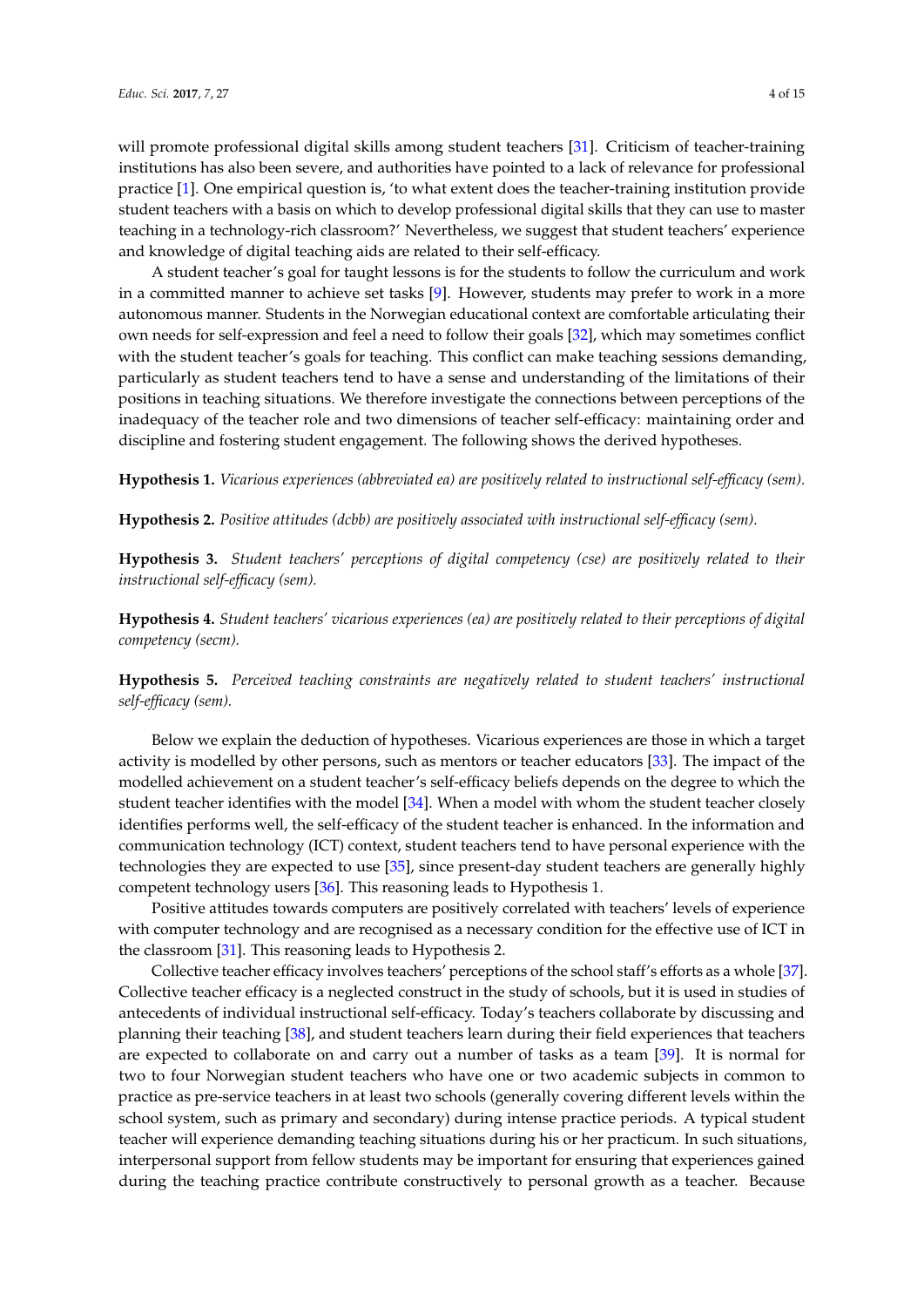collective attitudes towards solving challenges may have a supportive function for student teachers struggling with teaching matters, it is assumed that perceptions of digital competency among student teachers may contribute to their levels of belief regarding their own capabilities. Though generational differences exist in teachers' levels of resistance to using digital aids in teaching [\[40\]](#page-13-12), young student teachers are typically considered to be digital natives regarding technology use [\[34\]](#page-13-6). Furthermore, the schools in which student teachers carry out their teaching practice are generally well-equipped with technological equipment, and many Norwegian students have PCs in their classrooms [\[41\]](#page-13-13). In other words, student teachers have ample opportunity to gain experience in the use of ICT in teaching.

Student teachers are also likely to work both alone and with other teachers and student teachers in their research and their experience-based approaches to practice work in their practice schools [\[9\]](#page-12-5). To our knowledge, perceptions of digital competency among student teachers have not yet been included in analyses of the antecedents of student teachers' instructional efficacy in technology-rich classrooms. Scholars have identified several constraint factors that affect student teachers' possibilities for action [\[42\]](#page-13-14). We explore how student teachers' perceptions of the limitations of what can be achieved through education concerning students' behaviour (which may induce arousal) are associated with their efficacy (including self-efficacy for maintaining discipline, self-efficacy for influencing students' use of ICT in the service of learning and perceptions of digital competency).

A student teacher's first experiences of teaching can be stressful. The teaching situation is complex, and, in the absence of prior experience, a student teacher needs to consider many factors simultaneously, which can easily lead to working memory overload and stress [\[43\]](#page-13-15). With experience, teachers become able to act more automatically, thus reducing cognitive overload [\[44\]](#page-13-16). To reduce this pressure, student teachers can engage in detailed planning and think through possible situations that may arise. While survival is the primary goal of a student teacher's first teacher-practice periods [\[42\]](#page-13-14), an increasing level of experience gradually points students and newly qualified teachers towards understanding how learners are actually learning as a result of their teaching [\[9\]](#page-12-5). This shift occurs at the same time that the student or newly qualified teacher is reinforcing and consolidating his or her teaching repertoire [\[45\]](#page-13-17). The process constitutes a strengthening of teacher efficacy and is considered to be a positive sign of an individual's professional development in his or her teaching role [\[46\]](#page-13-18). Since the prognosis in Norway points towards a future shortage of teachers [\[26\]](#page-12-22), it is important to investigate which factors are statistically associated with student teacher efficacy. This reasoning leads to Hypotheses 3 and 4.

Within Europe, Norway is among the countries with the greatest technology accessibility in schools [\[41\]](#page-13-13). Many schools maintain libraries of PCs and tablets that students are able to borrow. Since the technology is purchased and made available, local authorities and county councils often expect that it be used in teaching and become dissatisfied if it is used too little. Thus, Norwegian society has expressed a clear expectation that teaching should be modernised and that students should use technology in their learning. At the same time, however, students use technological devices, such as PCs and mobile phones, for purposes other than ones in accordance with the teacher's directions to support their learning. Therefore, classroom technologies also have the potential to create distraction [\[47\]](#page-13-19). To address this risk, teachers and student teachers may place restrictions on students' use of technology to ensure that the students follow class rules and to prevent them from being distracted by peripheral content on the Internet [\[48\]](#page-13-20). Such cases are examples of teachers creating boundaries for student behaviour. However, despite these challenges, student teachers should have more proactive attitudes towards the use of technology in teaching; they should find ways to motivate students' desire to learn [\[49\]](#page-13-21), make students believe that they can learn better by using digital learning aids and persuade them to work diligently on their curriculum [\[50\]](#page-13-22). This reasoning leads to Hypothesis 5.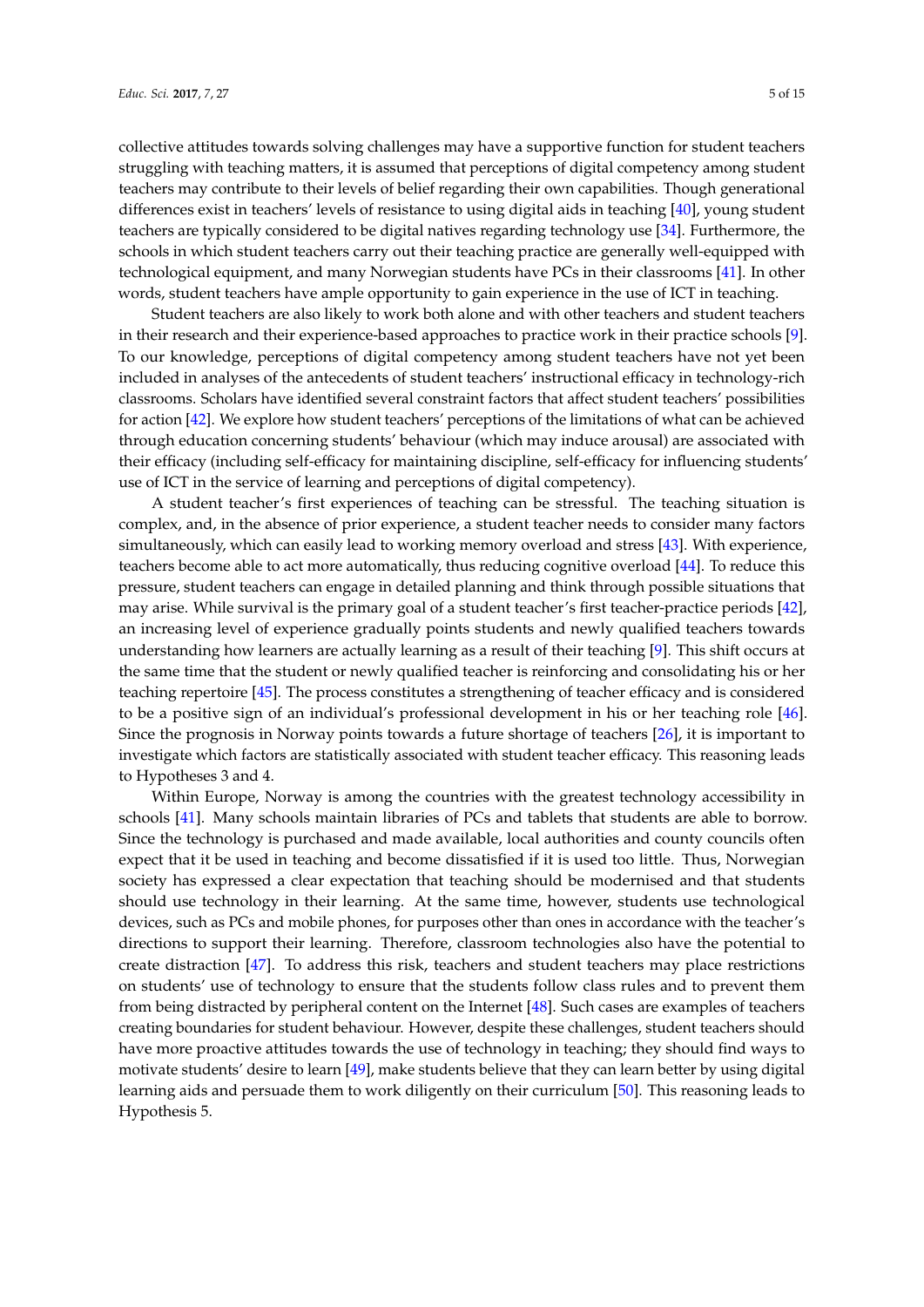## *2.2. Methods*

To answer our research questions, we conducted a survey of student teachers who had recently completed their long teacher-practice period and were writing reports on their experiences.

#### **3. Participants**

The data collection was carried out among students following the student teacher programme at a Norwegian university. These students' specialisms were studies of humanities, social sciences, mathematics and natural sciences. Firstly, items were explored in a pilot study where alternative items were discussed among student teachers before selecting items. Secondly, the student teachers completed a questionnaire in connection with a compulsory seminar. All of the students opted to participate. The survey was carried out amongst 104 Norwegian student teachers during the autumn of 2015.

## **4. Data Sources**

We designed our cross-sectional survey as a questionnaire to administer to student teachers during their last year of the teacher training programme, after they had completed their eight-week field experience. The questionnaire asked the students to recall the extent to which they considered their studies relevant to teaching practice and to describe their experiences. The questionnaire was constructed based on acknowledged measurement instruments previously reported in the literature (adapted from [\[51\]](#page-13-23)) and as a new development on attitudes. Though a number of instruments exist [\[52\]](#page-14-0) and have been used in studies of student teachers' reactions to technology use in teaching, we felt that none of these were well suited to our research ambition (the construct, 'Competencies to support pupils for ICT-use in class' [\[53\]](#page-14-1) partly overlaps our construct, 'Self-efficacy for influencing the pupil's use of ICT in the service of learning'), as the dimensions seemed not to centre on student teachers' field experiences in technology-rich environments. Thus, we chose to use instruments designed for the particular goals of our survey.

Our description of the context was as follows:

'Imagine that you have been given a temporary job as a teacher at a school. The school leadership has determined that each student should have his or her own computer with an Internet connection and unrestricted Internet access during your lessons.'

In the survey, the student teachers responded to items on a seven-point Likert scale ranging from one (low) to seven (high), with four representing a neutral midpoint. The concepts were measured with two to three single items. The analysis reported in the following is based on five measurement instruments. The internal consistency (Cronbach's alpha) was estimated for each of the concepts. The student teachers were asked to give answers to the following questions.

Self-Efficacy for Maintaining Discipline (Secm), *α* = *0.89*

How certain are you that you can:

- persuade even the most gaming-interested students to concentrate on school-related tasks? (Item No. w3)
- persuade students who often switch among different social media to follow classroom rules? (w4)
- persuade all students to concentrate on educational tasks without being disturbed by other Internet-based material? (w5)

Self-Efficacy for Influencing Students' Use of ICT in the Service of Learning (Sem), *α* = *0.79*

- Using digital aids, to what extent can you motivate students to have a real desire to learn?  $(w12)$
- To what extent can you persuade students to believe that they can learn better by employing digital learning resources? (w13)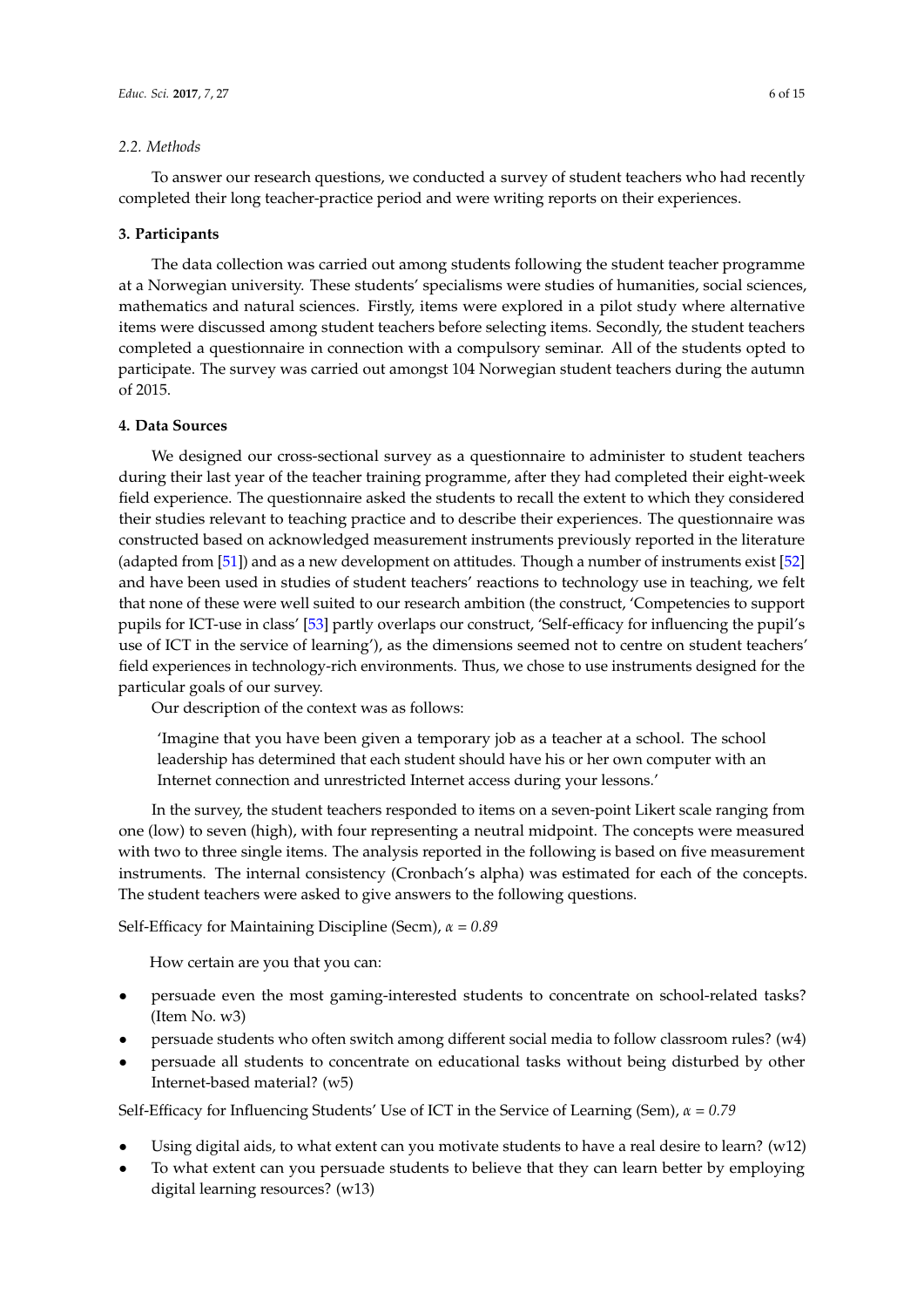• To what extent can you persuade students to work hard with curriculum materials when they are using digital resources? (w14)

Prospective Perceptions of Digital Competency to Resolve Challenges Relating to ICT in Schools (Cse),  $\alpha = 0.72$ 

At this school, the teachers:

- effectively prevent digital bullying on school premises. (w16)
- handle any problems that arise with ICT as a learning resource because we work as a team. (w17)
- create a safe atmosphere even in the most challenging classes.  $(w18)$

Constraint Factors: Perceptions of Student Self-Determination in Using ICT (Dcb1), *α* = *0.82*

- The amount that students learn at school by using ICT is determined primarily by their motivation. (w25)
- The amount that students learn at school by using ICT is determined primarily by their self-discipline. (w26)

Vicarious Experience Understood as Enactive Attainment (Ea), *α* = *0.38*

- To what extent have you gained experience during teaching-practice periods with teaching resources containing pictures, illustrations, video clips, animations and audio fragments? (w29)
- To what extent have you gained knowledge through the teacher-training course about teaching resources containing pictures, illustrations, video clips, animations and audio fragments? (w30)

Attitudes Towards Digital Skills (Dcbb), *α* = *0.79*

- The focus on digital skills in this school has contributed to reinforcing students' academic learning. (w36)
- The focus on digital skills in this school has resulted in appropriate contemporary education. (w38)
- The focus on digital skills in this school has been a deviation (reversed).  $(w39)$

*4.1. Results*

Table [1](#page-6-0) shows the descriptive statistics of the items used.

<span id="page-6-0"></span>**Table 1.** Items' means, standard deviations, minimum and maximum scores, skewness and kurtosis.

| Item            | Minimum | Maximum | Mean | <b>Std. Deviation</b> | <b>Skewness</b> | Kurtosis |
|-----------------|---------|---------|------|-----------------------|-----------------|----------|
| w3              | 1.00    | 6.00    | 3.24 | 1.46                  | 0.20            | $-0.88$  |
| w4              | 1.00    | 7.00    | 3.63 | 1.47                  | 0.00            | $-0.76$  |
| W <sub>5</sub>  | 1.00    | 6.00    | 3.13 | 1.46                  | 0.26            | $-0.85$  |
| W <sub>12</sub> | 1.00    | 7.00    | 5.02 | 1.10                  | $-0.85$         | 2.46     |
| W <sub>13</sub> | 1.00    | 7.00    | 4.64 | 1.25                  | $-0.41$         | 0.49     |
| w14             | 1.00    | 7.00    | 4.39 | 1.10                  | $-0.30$         | 0.04     |
| w16             | 1.00    | 7.00    | 3.43 | 1.46                  | 0.37            | $-0.18$  |
| W17             | 1.00    | 7.00    | 4.42 | 1.36                  | $-0.15$         | 0.11     |
| w18             | 1.00    | 7.00    | 4.45 | 1.16                  | $-0.30$         | 0.01     |
| w25             | 1.00    | 7.00    | 4.63 | 1.41                  | $-0.35$         | 0.06     |
| W <sub>26</sub> | 1.00    | 7.00    | 4.95 | 1.44                  | $-0.52$         | $-0.05$  |
| W <sub>29</sub> | 1.00    | 7.00    | 5.77 | 1.27                  | $-1.55$         | 2.69     |
| w <sub>30</sub> | 1.00    | 7.00    | 4.28 | 1.48                  | $-0.29$         | $-0.75$  |
| w <sub>36</sub> | 1.00    | 7.00    | 4.23 | 1.13                  | $-0.18$         | 0.51     |
| w38             | 1.00    | 7.00    | 5.04 | 1.37                  | $-0.78$         | 0.46     |
| w <sub>39</sub> | 1.00    | 7.00    | 5.19 | 1.62                  | $-0.81$         | $-0.23$  |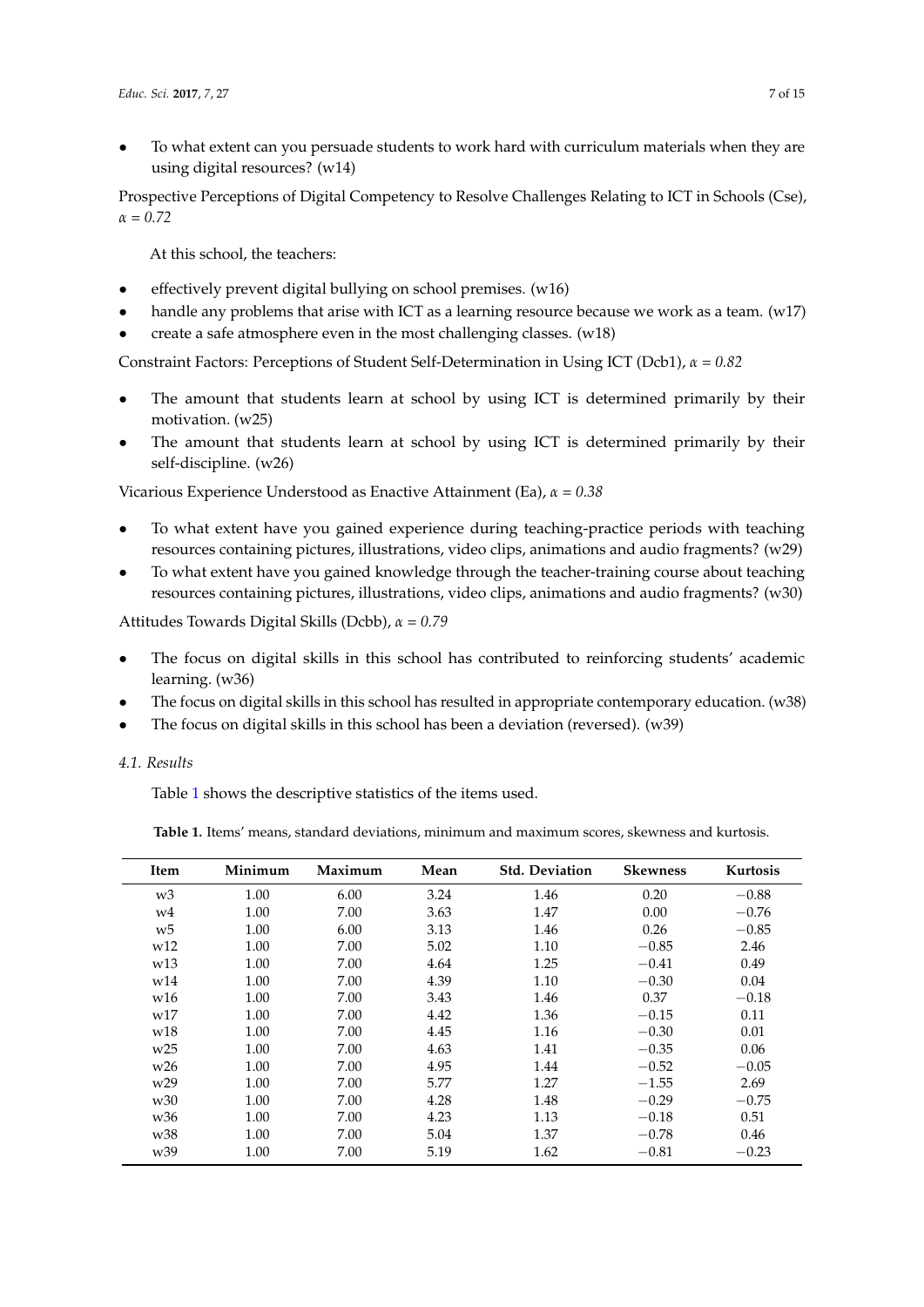Structural equation modelling, which is suitable for confirmatory factor analysis and path analysis, was used to analyse the relationships among the variables [\[54\]](#page-14-2). To address measurement errors in the analysis, the structural models were designed to include the measurement models. If we had conducted an exploratory factor analysis and used factor scores instead of latent variables in the structural equation modelling (SEM) analysis, the measurement errors would have influenced the estimation to a greater extent.

The assessments of the fit between the model and the data are based on the following indices: *Educ. Sci.* **2017**, *7*, 27 8 of 15 root mean square error of approximation (RMSEA), Tucker-Lewis index (TLI), goodness-of-fit index (GFI) and comparative fit index (CFI). RMSEA <0.05 and TLI, GFI and CFI >0.95 indicate a good fit, while RMSEA <0.08 and TLI, GFI and CFI >0.90 indicate an acceptable fit.  $t_{\text{SUSY}}$  modelling (SEM), the measurement  $\frac{1}{2}$  and  $\frac{1}{2}$  and  $\frac{1}{2}$  is  $\frac{1}{2}$  and  $\frac{1}{2}$  influenced in

The measurement and structural models were estimated using IBM SPSS Amos 22. The RMSEA, TLI, GFI and CFI values indicate an acceptable fit for the structural model in Figure [1.](#page-7-0) The ovals represent the latent variables, the circles represent the measurement errors and the rectangles represent the observed measured variables. The structural model consists of terms with paths (arrows) between them. The path arrows indicate theoretical common causes, and the figures (standardised regression coefficients) reflect the measured strengths of the connections. Strength increases with the numerical value. and and the Variables, are cheres represent are incasarement on represent the observed measured variables. The structural model consists of terms with paths with paths with paths with paths with paths with paths with paths with paths with paths with paths with paths with paths with pat

ericar variae.<br>Figure 1 shows the estimated structural model in which self-efficacy for influencing students' use of ICT in the service of learning and self-efficacy for maintaining discipline are the dependent variables. While the model is substantially relevant, the loadings of items linked to enactive attainment are not fully satisfactory. Further, the item 'To what extent have you gained experience during teaching-practice periods with teaching resources containing pictures, illustrations, video clips, animations and audio fragments? (w29)' has high skewness and kurtosis. Therefore, the construct "Vicarious experience understood as enactive attainment" (abbreviated ea) was split into two single items, on which we ran new SEM analyses (Figures [2](#page-8-0) and [3,](#page-8-1) Table [2\)](#page-9-0).  $e$  I shows the estimated structural model in which self-efficacy for influencing stud actory. Further, the next forward extent have you gained experience during teaching construct  $C$  is enacted as  $A \cap T$  at tain  $\emptyset$ 

<span id="page-7-0"></span>

**Figure 1.** Structural equational modelling. Abbreviations: secm = self-efficacy for maintaining **Figure 1.** Structural equational modelling. Abbreviations: secm = self-efficacy for maintaining discipline; see  $\frac{d}{dt}$  for influencing studients' use of information and communication and communication and communication and communication and communication and communication and communication and communication and c discipline; sem = self-efficacy for influencing students' use of information and communication technology (ICT) in the service of learning; cse = perceptions of digital competency among student teachers or 'teacher collaboration to resolve challenges relating to ICT in schools'; dcb1 = perceptions of skills. student self-determination in using ICT; ea = enactive attainment; dcbb = attitudes towards digital skills.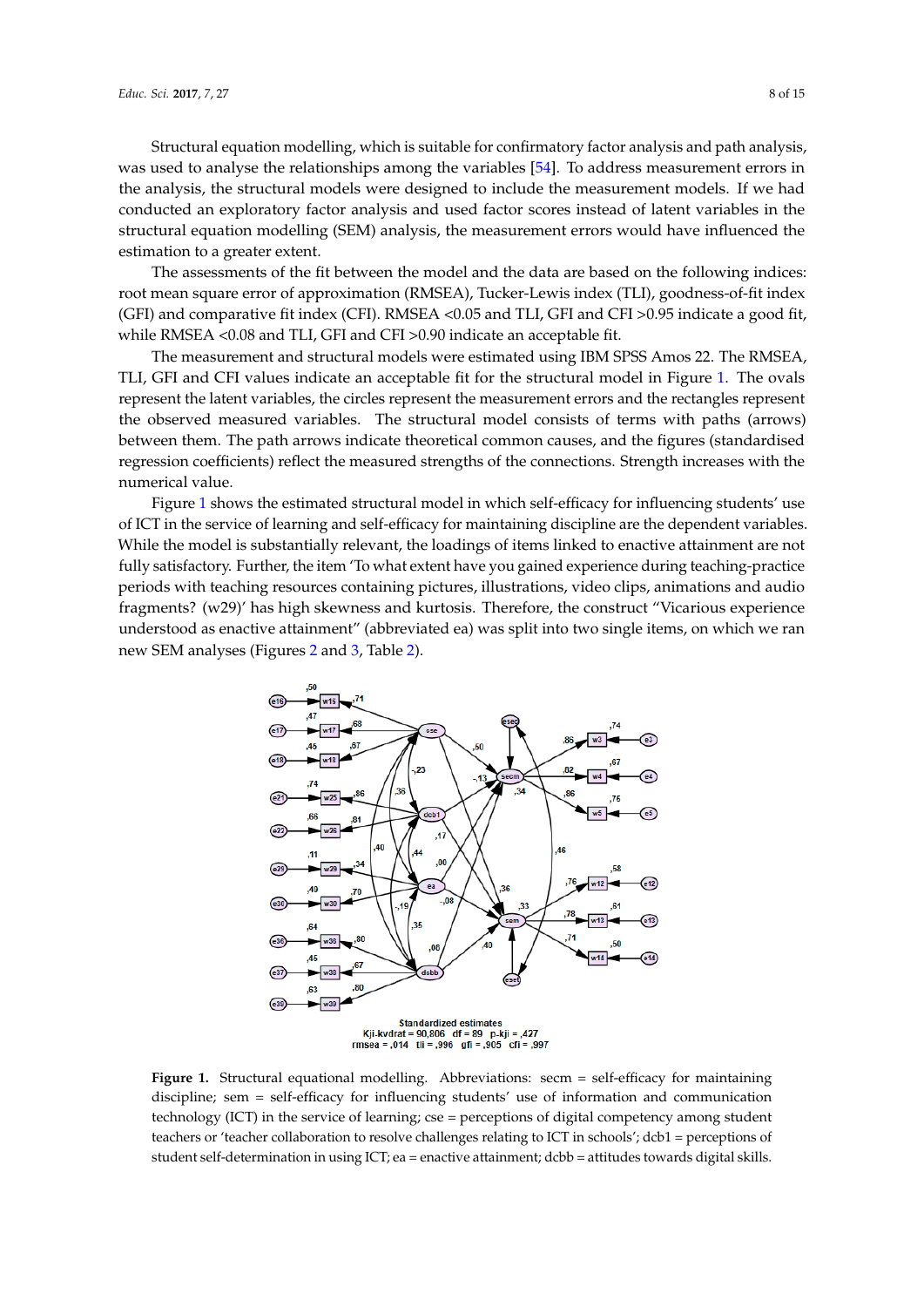<span id="page-8-0"></span>

**Figure 2.** Structural equational modelling. Abbreviations: secm = self-efficacy for maintaining **Figure 2.** Structural equational modelling. Abbreviations: secm = self-efficacy for maintaining discipline; sem = self-efficacy for influencing students' use of ICT in the service of learning; cse = perceptions of digital competency among student teachers or 'teacher collaboration to resolve challenges relating to ICT in schools'; dcb1 = perceptions of student self-determination in using ICT; declines towards to the attitude to what it is the set of the skills. It is in the set of the set of the set of the set of the set of the set of the set of the set of the set of the set of the set of the set of the set of dcbb = attitudes towards digital skills. Item 30 is: 'To what extent have you gained knowledge through the teacher-training course about teaching resources containing pictures, illustrations, video clips, animations and audio fragments?' clips, animations and audio fragments?'

<span id="page-8-1"></span>

**3.** Structural equational modelling. Abbreviations: secm = self-efficacy for mainta discipline; sem = self-efficacy for influencing students' use of ICT in the service of learning; cse = perceptions of digital competency among student teachers or 'teacher collaboration to resolve during teaching-practice periods with teaching resources containing pictures, in the pictures, in the pictures, in the pictures, in the pictures, in the pictures, in the pictures, in the pictures, in the pictures, in the challenges relating to ICT in schools';  $dcb1$  = perceptions of student self-determination in using **Figure 3.** Structural equational modelling. Abbreviations: secm = self-efficacy for maintaining ICT; dcbb = attitudes towards digital skills. Item 29 is: 'To what extent have you gained experience during teaching-practice periods with teaching resources containing pictures, illustrations, video clips, animations and audio fragments?'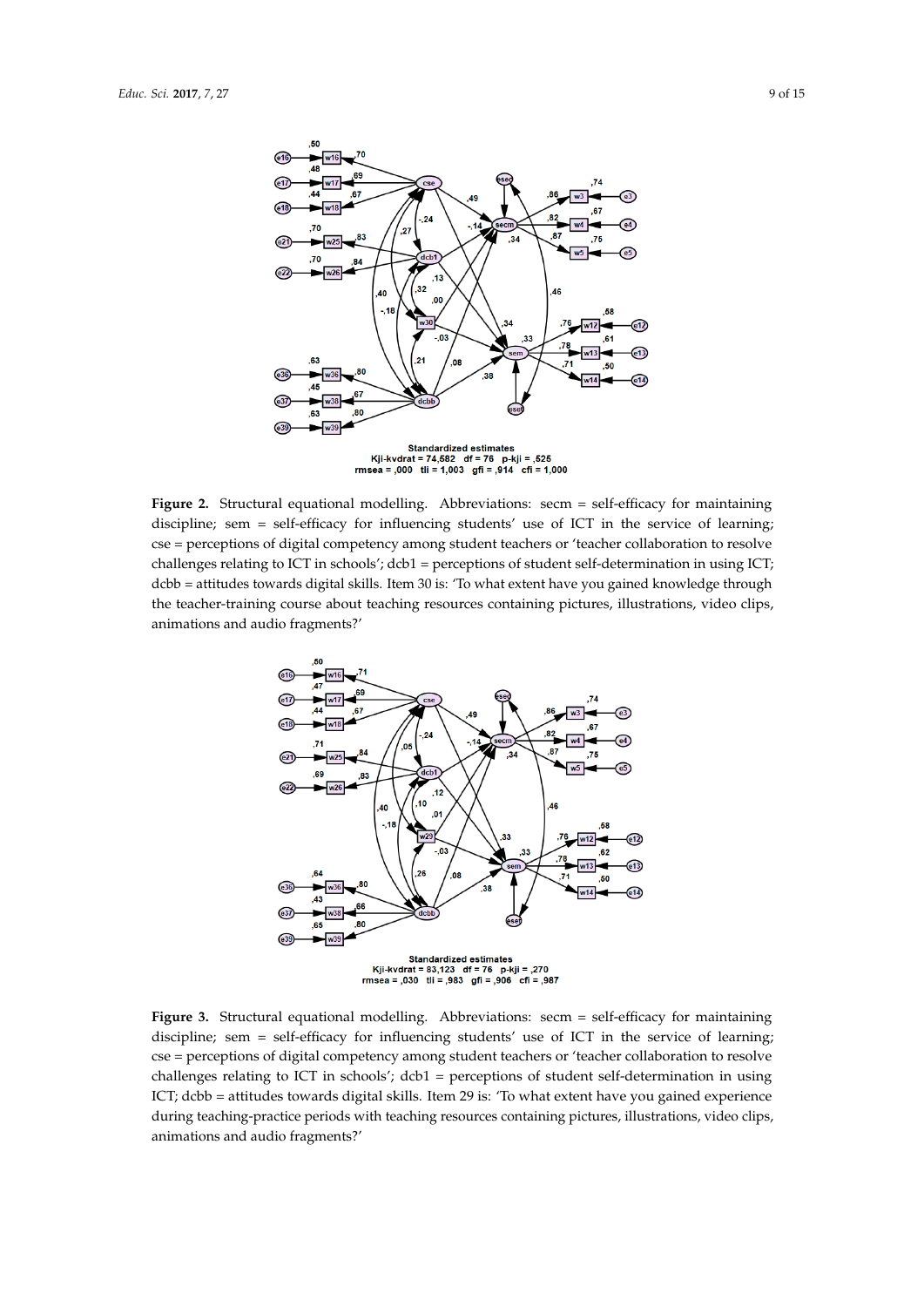|  | $10$ of $\overline{1}$ |
|--|------------------------|

<span id="page-9-0"></span>

| Hypothesis | Wording                                                                                                         | Result                                                                                                                                                                                                                         |
|------------|-----------------------------------------------------------------------------------------------------------------|--------------------------------------------------------------------------------------------------------------------------------------------------------------------------------------------------------------------------------|
|            | Vicarious experiences are positively<br>related to instructional self-efficacy.                                 | The associations between these variables in model 1 and<br>model 2 are not significant and, thus, fail to support<br>the hypothesis.                                                                                           |
| 2          | Positive attitudes are positively related<br>to instructional self-efficacy.                                    | The association (b(dcbb $\rightarrow$ sem) = 0.40) in model 1 is<br>significant and supports the hypothesis; however, the<br>association ( $b$ ( $d$ c $bb \rightarrow$ secm) = 0.08) is not significant.                      |
| 3          | Perception of digital competency among<br>student teachers is positively related to<br>instructional efficacy.  | The association (b(cse $\rightarrow$ sem) = 0.36) in model 1 is<br>significant and supports the hypothesis. The association<br>$(b(\csc \rightarrow \sec m) = 0.50)$ in model 1 is significant and<br>supports the hypothesis. |
| 4          | Vicarious experiences are positively<br>related to perceptions of digital<br>competency among student teachers. | The associations (b(ea $\rightarrow$ secm) = $-0.00$ ) and<br>$(b(ea \rightarrow sem) = -0.08)$ are not significant and do not<br>support the hypothesis.                                                                      |
| 5          | Constraint factors are negatively related<br>to instructional efficacy.                                         | The association between these variables in model 2 is not<br>significant and, thus, fails to support the hypothesis.                                                                                                           |

**Table 2.** Hypotheses and results.

# *4.2. Discussion*

The *raison d'être* of teacher education is to qualify student teachers for their working life as teachers [\[21\]](#page-12-17). The value added by a teacher education programme is related to the quality of its campus-based courses, the student teachers' talent for carrying out the tasks associated with the teaching profession, the quality of the mentoring received by the student teachers during their school-based practicum and the student teachers' learning activities [\[55\]](#page-14-3). The interrelationships among these factors are complex, and it is difficult to isolate the significance of any one individual factor in such a way as to provide unambiguous information about the quality of a teacher education programme [\[56\]](#page-14-4). Nevertheless, in this article, we restrict the scope to focus solely on the antecedents of student teachers' instructional efficacy.

Student teachers' attitudes towards students' digital skills are strongly associated with their self-efficacy for influencing students' use of ICT, but not with their self-efficacy for maintaining order and discipline. While weak associations were found between student teachers' enactive attainment and their instructional efficacy beliefs, we admit that the instrument used to measure enactive attainment did not function well. More research is, therefore, needed to better understand the relationships between student teachers' experiences during field practicums and teacher-training courses and digital teaching resources (i.e., resources containing pictures, illustrations, video clips, animations and audio fragments).

We observe a strong empirical relationship between student teachers' perceptions of digital competency and their self-efficacy for maintaining discipline. A moderately strong relationship exists between student teachers' perceptions of digital competency and their self-efficacy for influencing students' use of ICT in the service of learning. We can say that it is beneficial for a student teacher to experience teacher collaboration in the effort to solve ICT-related challenges within a practice school. This finding is supported by a long line of research that highlights the importance of the collective dimension of the teaching profession [\[57\]](#page-14-5). The first practice period might begin with a sheltered introduction to teaching practice; however, student teachers will find it easier to grow into their roles as leaders of learning processes if a reasonable balance exists between challenges and opportunities [\[58\]](#page-14-6). Viewed in light of its importance in reinforcing teacher efficacy, socialisation within school teaching staff is also an important factor [\[59\]](#page-14-7). We also argue that perceptions of digital competency among student teachers represent an under-recognised dimension of good teacher education. Teacher educators may stimulate perceptions of digital competency among student teachers by deliberately gathering small groups of students who have initially good relations during practice periods.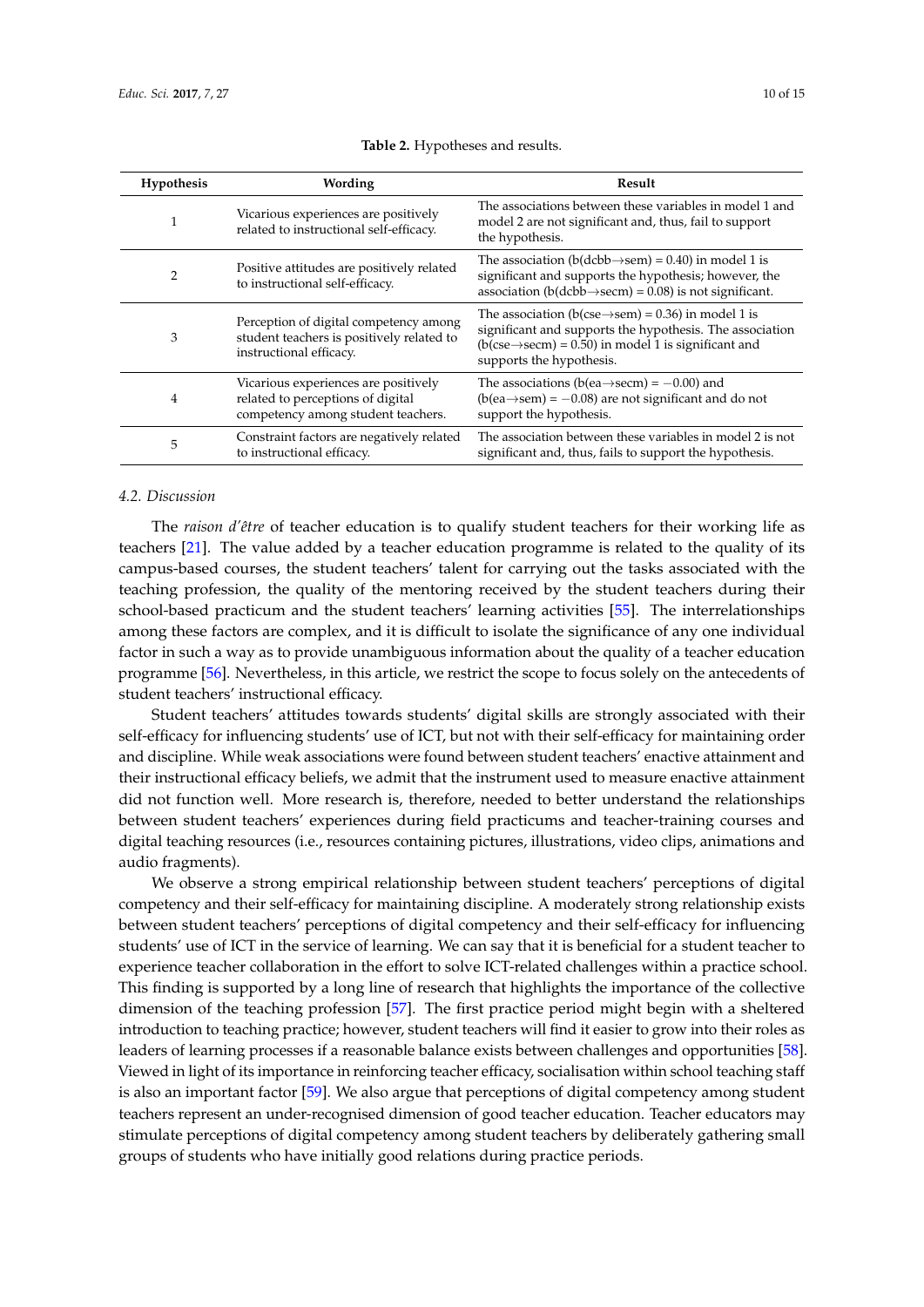We also observe that perceptions of digital competency among student teachers have a moderately negative association with perceptions of student self-determination in using ICT and a strongly negative association with attitudes towards digital skills. It is also beneficial for student teachers to have positive attitudes towards the use of ICT, since this is positively associated with a sense of 'us' in field-based experience.

A strong positive association is evident between attitudes towards digital skills and self-efficacy for influencing students' use of ICT in the service of learning. However, no empirical association exists between attitudes towards digital skills and self-efficacy for maintaining discipline. The latter reflects the high demand placed on student teachers to handle classroom situations in technology-rich surroundings.

No empirical association was found between enactive attainment and self-efficacy for maintaining discipline or between enactive attainment and self-efficacy for influencing students' use of ICT in the service of learning. More research is required to understand the reason for this outcome; however, it could be suggested that student teachers lack an adequate foundation of knowledge to didactically interpret their academic subjects in teaching situations involving digital teaching resources. Another possible interpretation is that the main challenges for the student teacher lies less in using digital teaching resources and more in entirely different challenges, such as dealing with unruly students [\[60\]](#page-14-8).

We observe moderately strong path coefficients between enactive attainment and attitudes towards digital skills, between enactive attainment and perceptions of student self-determination in using ICT and between enactive attainment and perceptions of digital competency among student teachers (teacher collaboration to resolve challenges relating to ICT in schools). The differences in the path coefficients between perceptions of student self-determination in using ICT and self-efficacy for maintaining discipline and between perceptions of student self-determination in using ICT and self-efficacy for influencing students' use of ICT in the service of learning are unclear, as the empirical association is not strong; however, it is certainly present. In other words, there are various currents within the associations between perceptions of student self-determination in ICT usage and self-efficacy for maintaining discipline on one hand, and self-efficacy for influencing students' use of ICT in the service of learning on the other. More research is required here to understand the full complexity of the issue.

We find a negative association between perceptions of student self-determination in using ICT and attitudes towards digital skills, although this association is not strong. This suggests that those with limited enthusiasm for ICT in schools are also realistic about students' abilities to follow teachers' instructions for working with digital resources.

#### *4.3. Implications for Further Research*

Criticism has been directed towards teacher-training institutions concerning the extent to which they adequately prepare student teachers during their campus-based instruction [\[1\]](#page-11-0). This is a particular challenge in the teaching of subject-based didactics within teacher training, as it is primarily within subject-based didactics that we find the concrete academic representations that illustrate how ICT can be integrated into teaching. A question that has not yet been raised concerns the modelling of teaching done by the mentor (since the student teacher first observes the mentor's teaching before making his or her first attempt) and the teacher educator: Specifically, how do their modelling and mentoring support student teachers' attempts to use ICT in teaching?

The literature regarding ICT in teacher training is widely optimistic regarding the opportunities created by technological advances [\[61\]](#page-14-9). Student misuse of digital aids (e.g., mobile phones, PCs, tablets) receives very little attention in the teacher-training curriculum (authors' observation). However, we do not know whether this discrepancy contributes to increased frustration amongst student teachers when they are first practicing their work in the field. Since all participants in our study were under 30 years of age, they can be considered digital natives based on their experience of society's digital revolution [\[62\]](#page-14-10). The question, then, is: to what extent does teacher training prepare student teachers to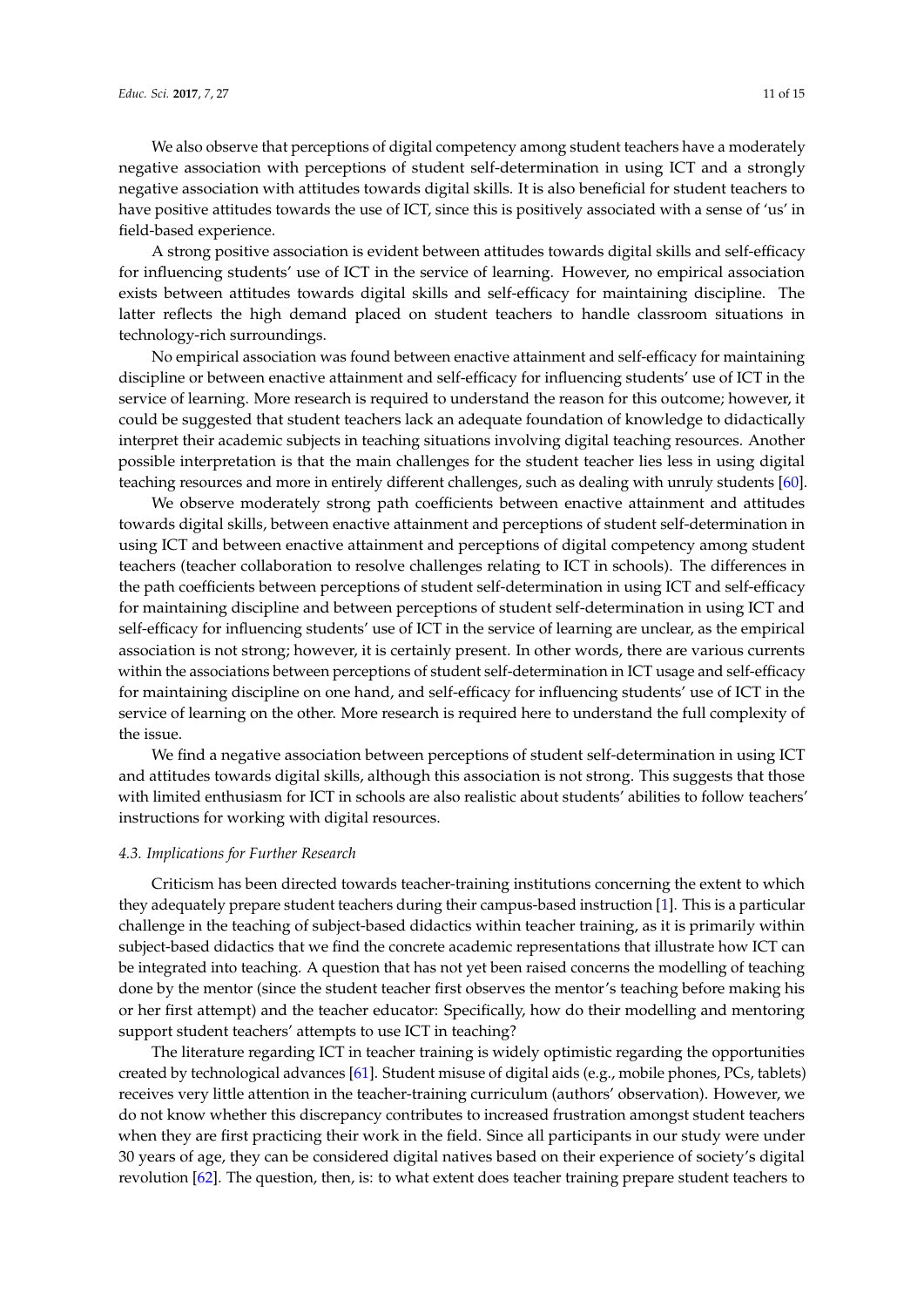manage a classroom and motivate students' desire to learn in technologically dense surroundings that offer opportunities for off-task behaviour?

# *4.4. Study Limitations*

This study has several limitations from a conceptual perspective (parsimonious modelling) and in terms of its methodological (cross-sectional) approach. We acknowledge these limitations and argue that they can serve as points of departure for future research. One limitation of this study is its use of self-reported questionnaire data, as the subjective component of such data is undeniable. Additionally, the study examined only a limited number of concepts. Another limitation involves the sample of student teachers. While the survey's response rate was 100%, the participants came from only one teacher education institution. Therefore, we cannot be sure that our sample is representative of the whole population of students in the student teacher programme in Norway or elsewhere. The final limitation of the present research was the low reliability ( $\alpha$  = 0.38) of the enactive attainment scale. Researchers may wish to consider whether further refinements of the scale would enhance its reliability. In sum, the shortcomings of this study provide direction for future research.

# **5. Conclusions**

Despite its shortcomings, this study may contribute to our understanding of the antecedents of student teachers' instructional self-efficacy. The most important finding concerns the strong association between student teachers' perceptions of digital competency and their instructional efficacy. The path coefficients were quite large for the associations between (1) student teachers' perceptions of digital competency and their self-efficacy for maintaining discipline and (2) student teachers' perceptions of digital competency and their self-efficacy for influencing students' use of ICT in the service of learning. This finding has implications for teacher education programmes. Perceptions of digital competency among student teachers may be important for nurturing student teachers' instructional self-efficacy in technology-rich classrooms via, for instance, sustained institutional arrangements. A typical student teacher will experience demanding teaching situations in a technology-rich school environment. In such situations, perceptions of regular teachers' ability to manage the technology use of their students may be important for ensuring that experiences gained during the teaching practice contribute constructively to student teachers' personal growth as teachers. Human support from other student teachers can also bridge a gap that can be only partially filled by practice mentors, who are engaged in assessing students' practice periods [\[9\]](#page-12-5).

**Acknowledgments:** This research project was funded by a grant (218245) from the Norwegian Research Council. We thank three reviewers for their constructive and helpful comments.

**Author Contributions:** The authors have contributed equally.

**Conflicts of Interest:** The authors declare no conflict of interest. The study sponsors had no role in the design of the study; in the collection, analyses, or interpretation of the data; in the writing of the manuscript; or in the decision to publish the results.

# **References**

- <span id="page-11-0"></span>1. Ministry of Education. *Strategy: The Teacher Promotion. Pulling towards Knowledge in School*; Ministry of Education: Oslo, Norway, 2014.
- <span id="page-11-1"></span>2. Lid, S.E. *PPUs Relevans for Undervisning i Skolen. En Kartlegging av Studenters og Nyutdannede Læreres Oppfatninger (The Relevance of Practical-Pedagogical Training. A Mapping of Student Teachers' and Newly Qualified Teachers' Perceptions)*; NOKUTs utredninger og analyser: Oslo, Norway, 2013.
- <span id="page-11-2"></span>3. Hatlevik, O.E.; Egeberg, G.; Gudmundsdottir, G.B.; Loftsgaarden, M.; Loi, M. *Monitor Skole 2013: Om Digital Kompetanse og erFaringer Med Bruk av IKT i Skolen (Monitor School. On Digital Competence and Experience with ICT in Schools)*; Senter for IKT i Utdanningen: Oslo, Norway, 2013.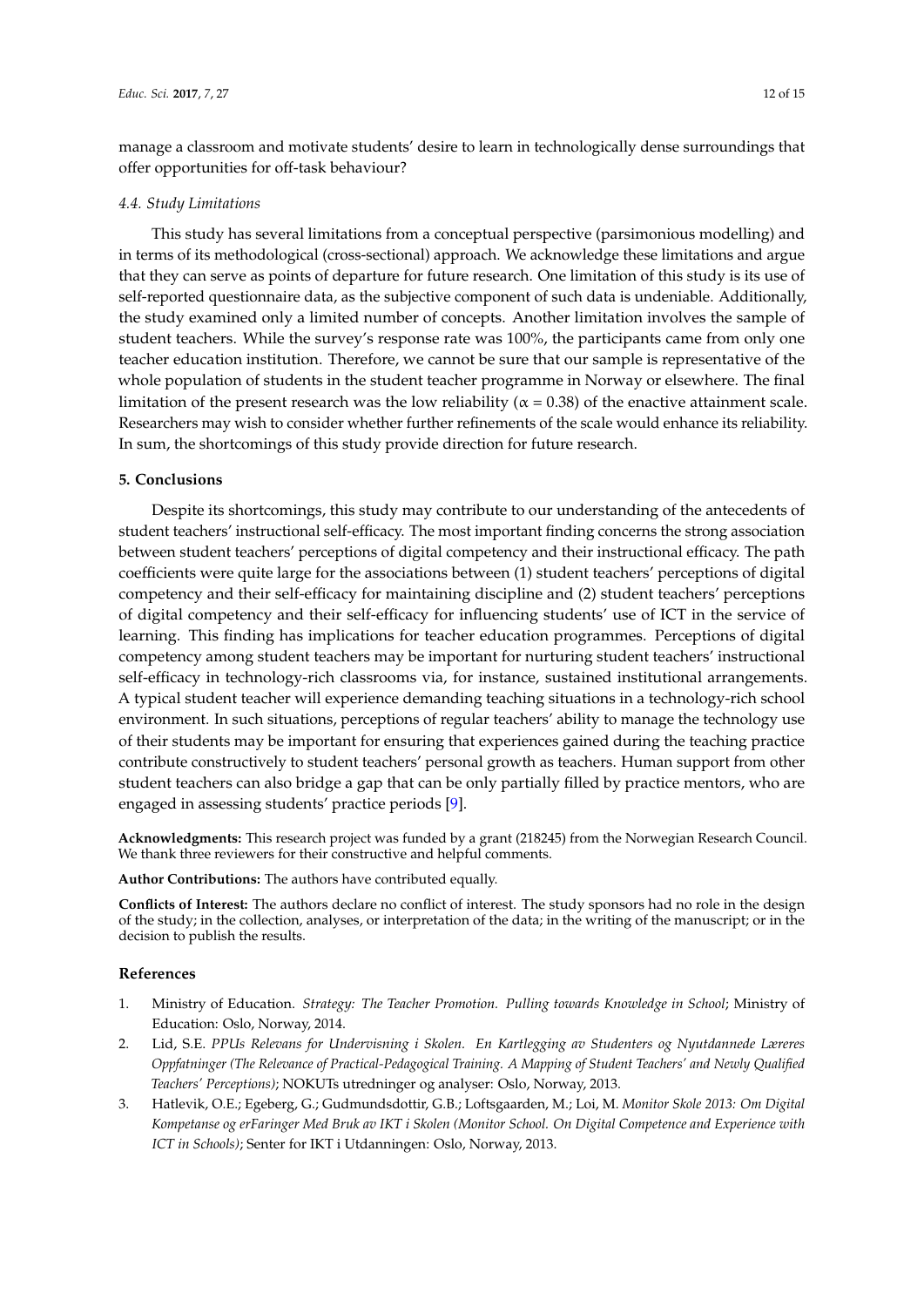- <span id="page-12-0"></span>4. Tondeur, J.; van Braak, J.; Sang, G.; Voogt, J.; Fisser, P.; Ottenbreit-Leftwich, A. Preparing preservice teachers to integrate technology in education: A synthesis of qualitative evidence. *Comput. Educ.* **2012**, *59*, 134–144. [\[CrossRef\]](http://dx.doi.org/10.1016/j.compedu.2011.10.009)
- <span id="page-12-1"></span>5. Koehler, M.J.; Mishra, P. What is technological pedagogical content knowledge? *Contemp. Issues Technol. Teach. Educ.* **2009**, *9*, 60–70.
- <span id="page-12-2"></span>6. Johannesen, M.; Øgrim, L.; Giæver, T.H. Notion in motion: Teachers' digital competence. *Nord. J. Digit. Lit.* **2014**, *9*, 300–312.
- <span id="page-12-3"></span>7. Lund, A.; Furberg, A.; Bakken, J.; Engelien, K.L. What does professional digital competence mean in teacher education? *Nord. J. Digit. Lit.* **2014**, *9*, 281–299.
- <span id="page-12-4"></span>8. Griffin, P.; McGaw, B.; Care, E. *Assessment and Teaching of 21st Century Skills*; Springer: Dordrecht, The Netherlands, 2012.
- <span id="page-12-5"></span>9. Calderhead, J. The nature and growth of knowledge in student teaching. *Teach. Teach. Educ.* **1991**, *7*, 531–536. [\[CrossRef\]](http://dx.doi.org/10.1016/0742-051X(91)90047-S)
- <span id="page-12-6"></span>10. Ottestad, G.; Kelentric, M.; Gudmundsdottir, G.B. Professional digital competence in teacher education. *Nord. J. Digit. Lit.* **2014**, *9*, 243–249.
- <span id="page-12-7"></span>11. Elstad, E. Building self-discipline to promote learning: Students' volitional strategies to navigate the demands of schooling. *Learn. Inq.* **2008**, *2*, 53–71. [\[CrossRef\]](http://dx.doi.org/10.1007/s11519-008-0027-3)
- <span id="page-12-8"></span>12. Blikstad-Balas, M. Digital literacy in upper secondary school—What do students use their laptops for during teacher instruction? *Nord. J. Digit. Lit.* **2012**, *7*, 81–96.
- <span id="page-12-9"></span>13. Ottenbreit-Leftwich, A.; Glazewski, K.; Newby, T.; Ertmer, P. Teacher value beliefs associated with using technology: Addressing professional and student needs. *Comput. Educ.* **2010**, *55*, 1321–1335. [\[CrossRef\]](http://dx.doi.org/10.1016/j.compedu.2010.06.002)
- <span id="page-12-10"></span>14. Valcke, M.; Rots, I.; Verbeke, M.; van Braak, J. ICT teacher training: Evaluation of the curriculum and training approach in Flanders. *Teach. Teach. Educ. Int. J. Res. Stud.* **2007**, *23*, 795–808. [\[CrossRef\]](http://dx.doi.org/10.1016/j.tate.2007.02.004)
- <span id="page-12-11"></span>15. Klassen, R.M.; Chiu, M.M. Effects on teachers' self-efficacy and job satisfaction: Teacher gender, years of experience, and job stress. *J. Educ. Psychol.* **2010**, *102*, 741–756. [\[CrossRef\]](http://dx.doi.org/10.1037/a0019237)
- <span id="page-12-12"></span>16. Rivkin, S.G.; Hanushek, E.A.; Kain, J.F. Teachers, schools, and academic achievement. *Econometrica* **2005**, *73*, 417–458. [\[CrossRef\]](http://dx.doi.org/10.1111/j.1468-0262.2005.00584.x)
- <span id="page-12-13"></span>17. Boyd, D.; Lankford, H.; Loeb, S.; Rockoff, J.; Wyckoff, J. The narrowing gap in New York City teacher qualifications and its implications for student achievement in high-poverty schools. *J. Policy Anal. Manag.* **2008**, *27*, 793–818. [\[CrossRef\]](http://dx.doi.org/10.1002/pam.20377)
- <span id="page-12-14"></span>18. Struyven, K.; Vanthournout, G. Teachers' exit decisions: An investigation into the reasons why newly qualified teachers fail to enter the teaching profession or why those who do enter do not continue teaching. *Teach. Teach. Educ.* **2014**, *43*, 37–45. [\[CrossRef\]](http://dx.doi.org/10.1016/j.tate.2014.06.002)
- <span id="page-12-15"></span>19. Tiplic, D.; Brandmo, C.; Elstad, E. Antecedents of Norwegian Beginning Teachers' Turnover Intentions. *Camb. J. Educ.* **2015**, *45*, 451–474. [\[CrossRef\]](http://dx.doi.org/10.1080/0305764X.2014.987642)
- <span id="page-12-16"></span>20. Skaalvik, E.M.; Skaalvik, S. Dimensions of teacher self-efficacy and relations with strain factors, perceived collective teacher efficacy, and teacher burnout. *J. Educ. Psychol.* **2007**, *99*, 611–625. [\[CrossRef\]](http://dx.doi.org/10.1037/0022-0663.99.3.611)
- <span id="page-12-17"></span>21. Darling-Hammond, L.; Lieberman, A. *Teacher Education around the World: Changing Policies and Practices*; Routledge: New York, NY, USA, 2012.
- <span id="page-12-18"></span>22. Martinussen, G.; Smestad, B. Allmennlærerstudenters arbeidsinnsats: Bedre enn sitt rykte (Student teachers' effort: Better than the rumour)? In *FoU i Praksis*; Hoel, T.L., Guldal, T.M., Dons, C.F., Sagberg, S., Solhaug, T., Wæge, K., Eds.; Tapir: Trondheim, Norway, 2011; pp. 331–340.
- <span id="page-12-19"></span>23. Joram, E. Clashing epistemologies: Aspiring teachers', practicing teachers', and professors' beliefs about knowledge and research in education. *Teach. Teach. Educ.* **2007**, *23*, 123–135. [\[CrossRef\]](http://dx.doi.org/10.1016/j.tate.2006.04.032)
- <span id="page-12-20"></span>24. Kern, D.E. *Curriculum Development for Medical Education: A Six-Step Approach*; JHU Press: New York, NY, USA, 1998.
- <span id="page-12-21"></span>25. Tillema, H.H.; Smith, K.; Leshem, S. Dual roles–conflicting purposes: A comparative study on perceptions on assessment in mentoring relations during practicum. *Eur. J. Teach. Educ.* **2011**, *34*, 139–159. [\[CrossRef\]](http://dx.doi.org/10.1080/02619768.2010.543672)
- <span id="page-12-22"></span>26. Gunnes, T.; Knudsen, P. *Tilbud og Etterspørsel for Ulike Typer Lærere Mot 2040 (Supply and Demand of Different Types of Teachers towards 2040)*; Report no.41; Statistics Norway: Oslo, Norway, 2015.
- <span id="page-12-23"></span>27. Bandura, A. Self-efficacy: Toward a unifying theory of behavioral changes. *Psychol. Rev.* **1977**, *84*, 191–215. [\[CrossRef\]](http://dx.doi.org/10.1037/0033-295X.84.2.191) [\[PubMed\]](http://www.ncbi.nlm.nih.gov/pubmed/847061)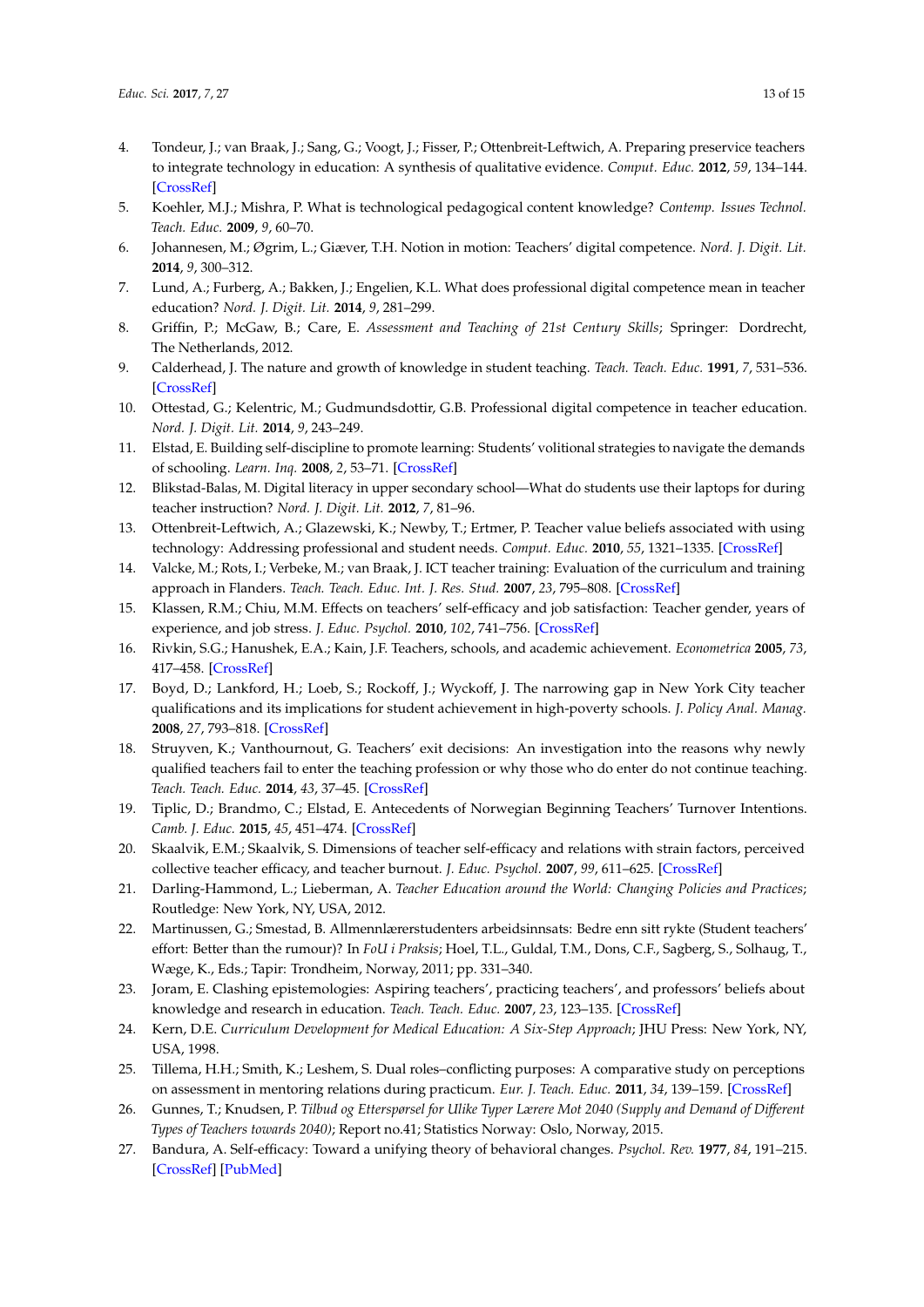- <span id="page-13-0"></span>28. Albion, P.R. Some factors in the development of self-efficacy beliefs for computer use among teacher education students. *J. Technol. Teach. Educ.* **2001**, *9*, 321–348.
- <span id="page-13-1"></span>29. Guskey, T.R. Teacher efficacy, self-concept, and attitudes toward the implementation of instructional innovation. *Teach. Teach. Educ.* **1988**, *4*, 63–69. [\[CrossRef\]](http://dx.doi.org/10.1016/0742-051X(88)90025-X)
- <span id="page-13-2"></span>30. European Commission. *Key Competences for Lifelong Learning. European Reference Framework*; Office for Official Publications of the European Communities: Luxembourg, 2007.
- <span id="page-13-3"></span>31. Vedeler, M. Slakter Lektorpraksisen Ved UiO, Universitas, 2010 (Butchering the teacher training at the University of Oslo). Available online: [http://universitas.no/nyhet/55205/slakter-lektorpraksisen-ved-uio/](http://universitas.no/nyhet/55205/slakter-lektorpraksisen-ved-uio/hl:l%E6rerutdanning) [hl:l%E6rerutdanning](http://universitas.no/nyhet/55205/slakter-lektorpraksisen-ved-uio/hl:l%E6rerutdanning) (accessed on 29 May 2014).
- <span id="page-13-4"></span>32. Imsen, G. *Elevens Verden (The Student's World)*, 4th ed.; Universitetsforlaget: Oslo, Norway, 2010.
- <span id="page-13-5"></span>33. Dicke, T.; Parker, P.D.; Marsh, H.W.; Kunter, M.; Schmeck, A.; Leutner, D. Self-efficacy in classroom management, classroom disturbances, and emotional exhaustion: A moderated mediation analysis of teacher candidates. *J. Educ. Psychol.* **2014**, *106*, 1–15. [\[CrossRef\]](http://dx.doi.org/10.1037/a0035504)
- <span id="page-13-6"></span>34. Kraut, R.; Chandler, T.; Hertenstein, K. The Interplay of Teacher Training, Access to Resources, Years of Experience and Professional Development in Tertiary ESL Reading Teachers' Perceived Self-Efficacy. *GIST Educ. Learn. Res. J.* **2016**, *12*, 132–151.
- <span id="page-13-7"></span>35. Valtonen, T.; Kukkonen, J.; Kontkanen, S.; Sormunen, K.; Dillon, P.; Sointu, E. The impact of authentic learning experiences with ICT on pre-service teachers' intentions to use ICT for teaching and learning. *Comput. Educ.* **2015**, *81*, 49–58. [\[CrossRef\]](http://dx.doi.org/10.1016/j.compedu.2014.09.008)
- <span id="page-13-8"></span>36. Rohatgi, A.; Scherer, R.; Hatlevik, O.E. The role of ICT self-efficacy for students' ICT use and their achievement in a computer and information literacy test. *Comput. Educ.* **2016**, *102*, 103–116. [\[CrossRef\]](http://dx.doi.org/10.1016/j.compedu.2016.08.001)
- <span id="page-13-9"></span>37. Goddard, R.D.; Hoy, W.K.; Hoy, A.W. Collective teacher efficacy: Its meaning, measure, and impact on student achievement. *Am. Educ. Res. J.* **2000**, *37*, 479–507. [\[CrossRef\]](http://dx.doi.org/10.3102/00028312037002479)
- <span id="page-13-10"></span>38. Elstad, E. Why is there a wedge between the promise of educational technology and the experiences of a technology-rich pioneer school? In *Digital Expectations and Experiences in Education*; Elstad, E., Ed.; Sense Publishers: Rotterdam, The Netherlands, 2016; pp. 77–96.
- <span id="page-13-11"></span>39. Christophersen, K.A.; Elstad, E.; Solhaug, T.; Turmo, A. Explaining Motivational Antecedents of Citizenship Behavior among Preservice Teachers. *Educ. Sci.* **2015**, *5*, 126–145. [\[CrossRef\]](http://dx.doi.org/10.3390/educsci5020126)
- <span id="page-13-12"></span>40. Elstad, E. Understanding the nature of accountability failures in the technology-filled classroom: Disaffected students and teachers who give in. *J. Curric. Stud.* **2006**, *38*, 459–481. [\[CrossRef\]](http://dx.doi.org/10.1080/00220270500508901)
- <span id="page-13-13"></span>41. Fraillon, J.; Ainley, J.; Schulz, W.; Friedman, T.; Gebhardt, E. *Preparing for life in a digital age: The IEA International Computer and Information Literacy Study. International Report*; Springer: Cham, Switzerland, 2014.
- <span id="page-13-14"></span>42. Fuller, F.F.; Bown, O.H. *Becoming a Teacher*; National Society for the Study of Education: Chicago, IL, USA, 1975.
- <span id="page-13-15"></span>43. Leinhardt, G.; Greeno, J.G. The cognitive skill of teaching. *J. Educ. Psychol.* **1986**, *78*, 75–86. [\[CrossRef\]](http://dx.doi.org/10.1037/0022-0663.78.2.75)
- <span id="page-13-16"></span>44. Anderson, J.R. Acquisition of cognitive skill. *Psychol. Rev.* **1982**, *89*, 369–403. [\[CrossRef\]](http://dx.doi.org/10.1037/0033-295X.89.4.369)
- <span id="page-13-17"></span>45. Greeno, J. Instructional representations based on research about understanding. In *Cognitive Science and Mathematics Education*; Schoenfeld, A.H., Ed.; Erlbaum: Hillsdale, MI, USA, 1987; pp. 61–88.
- <span id="page-13-18"></span>46. Park, S.; Oliver, J.S. Revisiting the conceptualisation of pedagogical content knowledge (PCK): PCK as a conceptual tool to understand teachers as professionals. *Res. Sci. Educ.* **2008**, *38*, 261–284. [\[CrossRef\]](http://dx.doi.org/10.1007/s11165-007-9049-6)
- <span id="page-13-19"></span>47. Ophir, E.; Nass, C.; Wagner, A.D. Cognitive control in media multitaskers. *Proc. Natl. Acad. Sci. USA* **2009**, *106*, 15583–15587. [\[CrossRef\]](http://dx.doi.org/10.1073/pnas.0903620106) [\[PubMed\]](http://www.ncbi.nlm.nih.gov/pubmed/19706386)
- <span id="page-13-20"></span>48. Elstad, E.; Arnesen, T.; Christophersen, K.A. What explains pupils' perceived motivational conflict between academic work and off-task behaviour in technology-rich classrooms? In *Digital Expectations and Experiences in Education*; Elstad, E., Ed.; Sense Publishers: Rotterdam, The Netherlands, 2016; pp. 59–75.
- <span id="page-13-21"></span>49. Eble, K.E. *The Craft of Teaching: A Guide to Mastering the Professor's Art*; Jossey-Bass Publishers: San Francisco, CA, USA, 1988.
- <span id="page-13-22"></span>50. Yang, Y.T.C.; Wu, W.C.I. Digital storytelling for enhancing student academic achievement, critical thinking, and learning motivation: A year-long experimental study. *Comput. Educ.* **2012**, *59*, 339–352. [\[CrossRef\]](http://dx.doi.org/10.1016/j.compedu.2011.12.012)
- <span id="page-13-23"></span>51. Skaalvik, E.M.; Skaalvik, S. Teacher self-efficacy and teacher burnout: A study of relations. *Teach. Teach. Educ.* **2010**, *26*, 1059–1069. [\[CrossRef\]](http://dx.doi.org/10.1016/j.tate.2009.11.001)